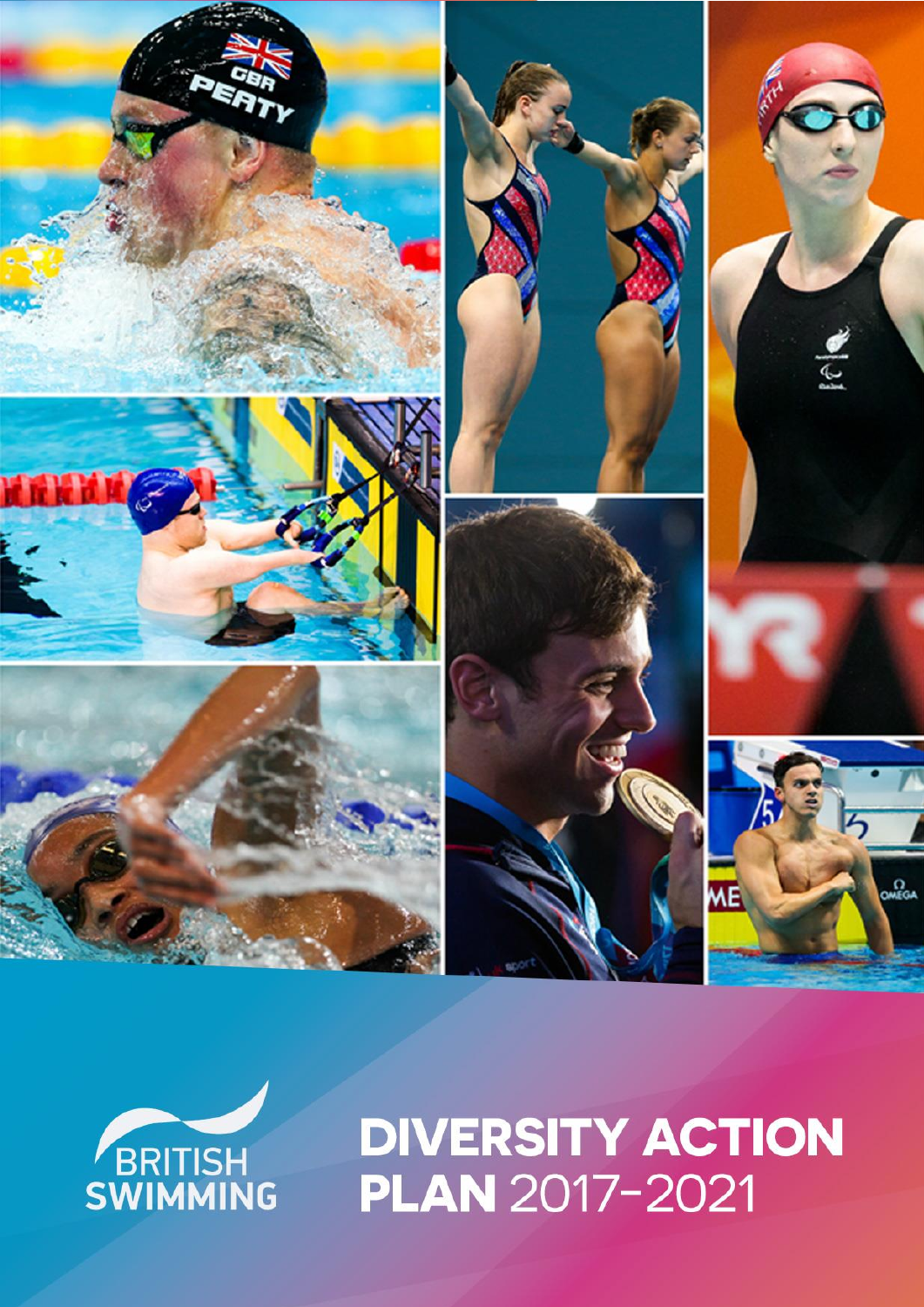



# BRITISH SWIMMING DIVERSITY ACTION PLAN 2017-2021

#### **About Us**

British Swimming is the national governing body for Swimming, Diving (which includes High Diving), Synchronised Swimming (to be known as Artistic Swimming from November 2017), Water Polo and Open Water in Great Britain. We are responsible internationally for the high performance representation of the sport.

The members of British Swimming are the three Home Country national governing bodies of England (Swim England), Scotland (Scottish Swimming) and Wales (Swim Wales).

#### **Our Mission**

To enable our athletes to achieve gold medal success at the Olympics, Paralympics, World Championships and Home Nations events.

#### **Our Vision**

To be a major aquatic nation in the world, winning gold medals and positively influencing the sport to achieve medal success at Olympic and Paralympic games, and to influence key decisions internationally at World and European level.

#### **Our Values**

- One Team working as one team
- Honesty
- Collaboration
- Integrity

Achieved by:

- Putting athletes needs at the centre of everything we do
- Great people showing leadership with the right skills
- Innovation in all areas leading to high performance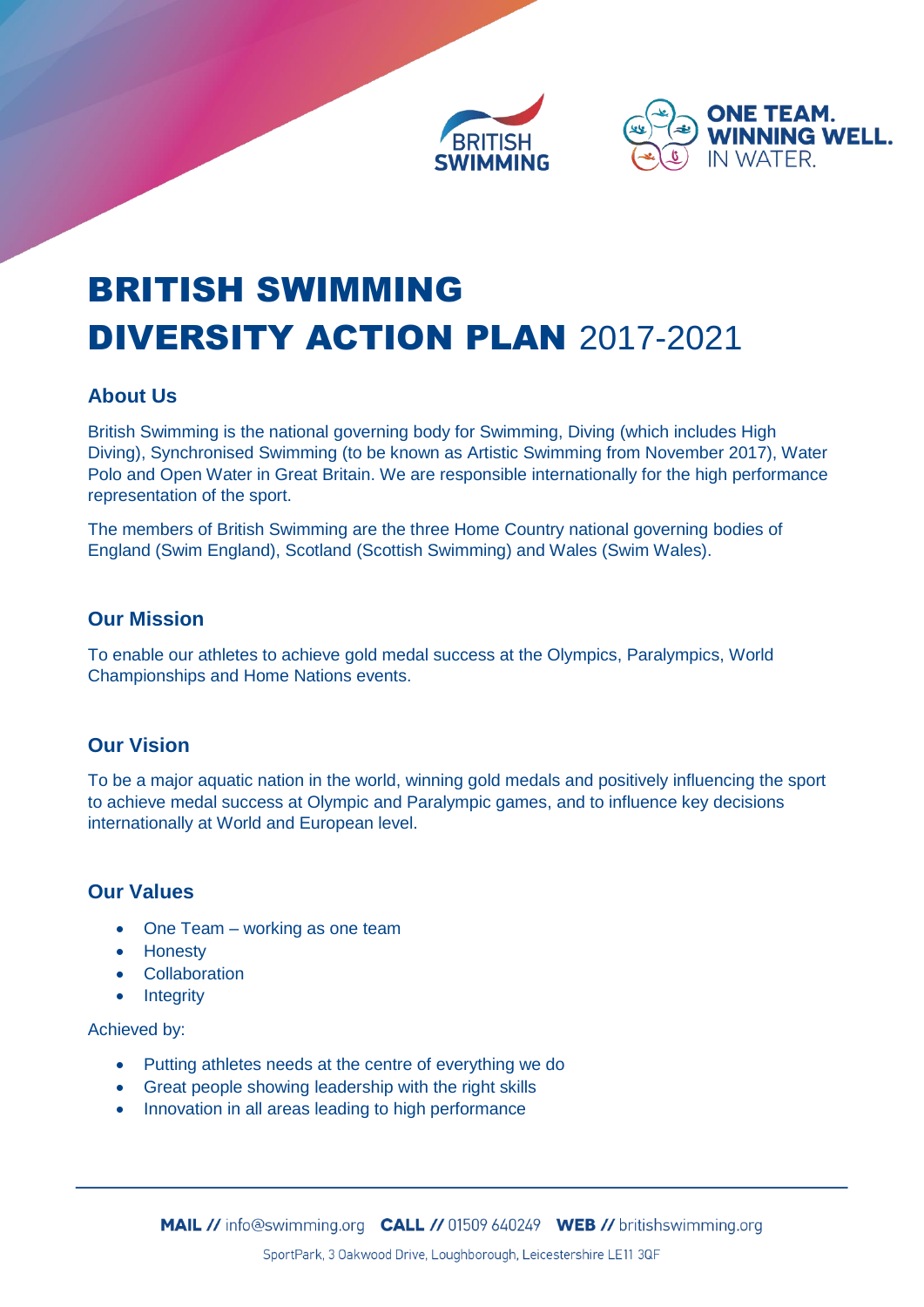



### MESSAGE FROM OUR CHAIR

#### **Commitment statement from our Chair Maurice Watkins**

British Swimming seeks to enable its athletes to achieve gold medal success at the Olympics, Paralympics, World and European Championships, and to influence key decisions at world and European level.

British Swimming is committed to being a fair, equitable and ethical world-class sporting organisation with the aim of achieving equality in aquatics. It works with all of its stakeholders to promote the highest standards of conduct and behaviour, and aims continuously to ensure its culture values diversity.

It embraces the spirit of all equality legislation and is committed to eradicating any form of discrimination, either directly or indirectly, on any grounds including race, disability, social class or background, sexual orientation, ethnic or national origins, gender, marital status, pregnancy, parental status, carer status, age, religious belief or political persuasion.

Maurice Watter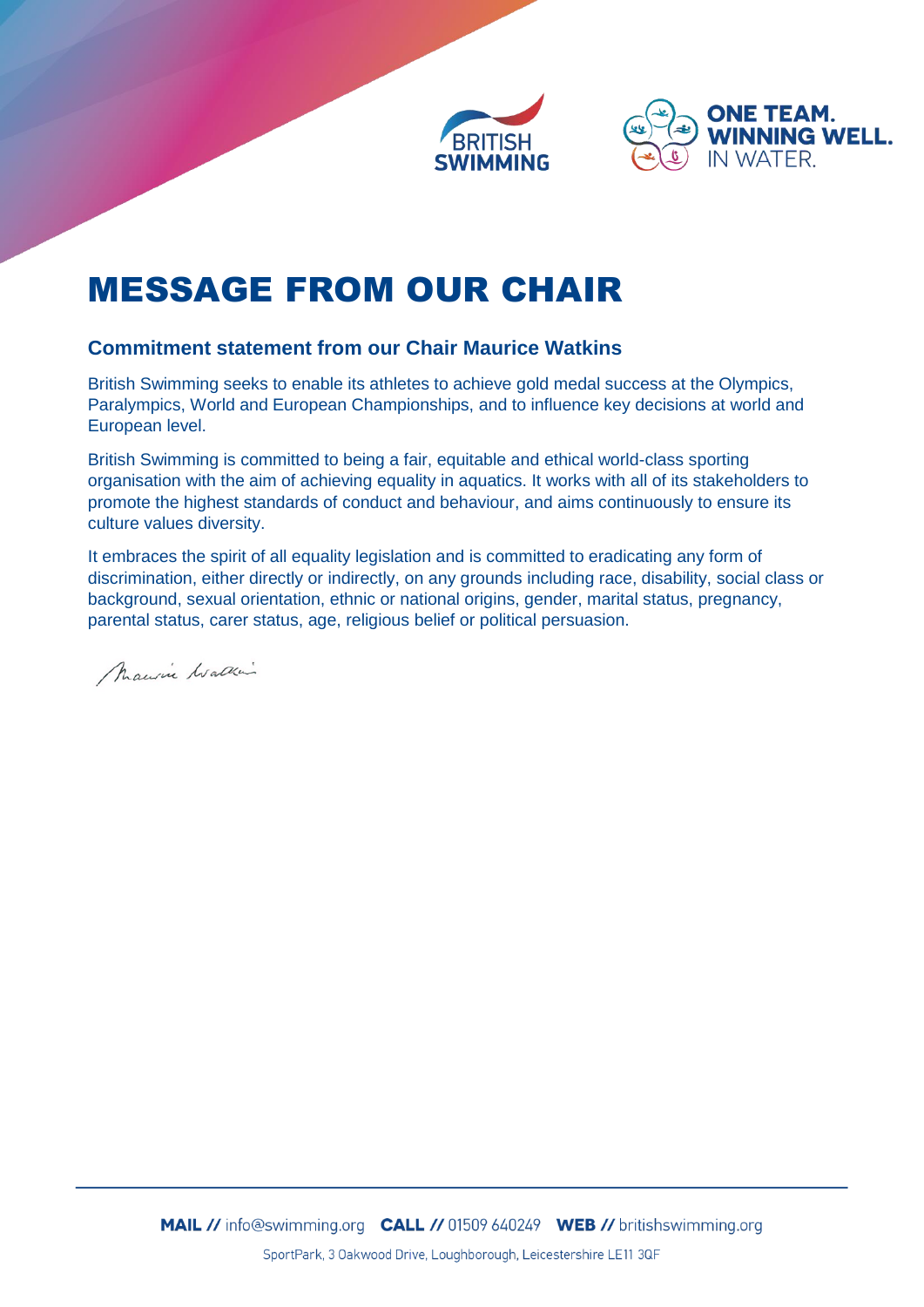| <b>Recruitment</b><br>How the organisation will attract an increasingly<br>diverse range of candidates                                                                 |                                                                                                                                                                                                             | <b>Code for Sports Governance</b>                                                                                                |                                                                                                                                                      |                                                                                      |                                                                                                                                                                                    |                                                                                                                                                                                                        |               |                                                                                                                                                   |  |  |
|------------------------------------------------------------------------------------------------------------------------------------------------------------------------|-------------------------------------------------------------------------------------------------------------------------------------------------------------------------------------------------------------|----------------------------------------------------------------------------------------------------------------------------------|------------------------------------------------------------------------------------------------------------------------------------------------------|--------------------------------------------------------------------------------------|------------------------------------------------------------------------------------------------------------------------------------------------------------------------------------|--------------------------------------------------------------------------------------------------------------------------------------------------------------------------------------------------------|---------------|---------------------------------------------------------------------------------------------------------------------------------------------------|--|--|
|                                                                                                                                                                        |                                                                                                                                                                                                             | take all .<br>actions<br>Adopt a<br>l appropriate<br>s to encourag<br>target of,<br>courage.<br>0% of ea<br>and<br>ae, a<br>each | diversity<br>board<br>Demonstrate a strong<br>and public commitment<br>to progressing towards<br>gender parity and greate<br>96<br>greate<br>$\circ$ | ក្ខិ<br>public<br>aress<br>ate a strong<br>: commitment<br>sing towards<br>: limited | Each organisation shall<br>identify proportionate<br><b>Demonstrate a</b><br>nd/or maintain<br>$\frac{4}{5}$<br>taken<br>õ<br>ate actions<br>anddns<br>(as<br>liversity<br>Req 2.1 | that the<br>The board<br>repared<br>website<br>organisation<br>lead<br>٩L<br>ą<br>shall<br>of diversity<br>nd publish o<br>information<br>ers<br>ಕ<br>ensure<br>ত<br><b>Board</b><br>foster<br>$\circ$ |               | $\overline{a}$<br>board shall ensure<br>organisation<br>ared<br>and publishes<br>including an<br>(approved by<br>Req 2.<br>$\mathsf S$<br>actions |  |  |
| <b>Objective:</b> Embed good diversity and inclusion                                                                                                                   |                                                                                                                                                                                                             |                                                                                                                                  |                                                                                                                                                      |                                                                                      |                                                                                                                                                                                    |                                                                                                                                                                                                        |               |                                                                                                                                                   |  |  |
| practice into our recruitment activities and decision<br>making processes                                                                                              |                                                                                                                                                                                                             | X                                                                                                                                | X                                                                                                                                                    | Χ                                                                                    | Χ                                                                                                                                                                                  |                                                                                                                                                                                                        |               |                                                                                                                                                   |  |  |
| <b>Priorities</b>                                                                                                                                                      | <b>Actions</b>                                                                                                                                                                                              |                                                                                                                                  |                                                                                                                                                      | <b>Person(s) Responsible</b>                                                         |                                                                                                                                                                                    | <b>Completion Date</b>                                                                                                                                                                                 |               |                                                                                                                                                   |  |  |
| <b>Short Term:</b>                                                                                                                                                     |                                                                                                                                                                                                             |                                                                                                                                  |                                                                                                                                                      |                                                                                      |                                                                                                                                                                                    |                                                                                                                                                                                                        |               |                                                                                                                                                   |  |  |
| Maintain a diversely balanced Board, with<br>future appointments made through<br>comprehensive recruitment processes to<br>support the organisations public commitment | <b>British Swimming Board</b><br>Continue to work closely with external<br>partners, for example; Women on Boards,<br>Disability Confident and Sporting Equals, to<br>attract new and diverse Board members |                                                                                                                                  |                                                                                                                                                      |                                                                                      |                                                                                                                                                                                    |                                                                                                                                                                                                        | December 2021 |                                                                                                                                                   |  |  |
| <b>Medium Term:</b>                                                                                                                                                    |                                                                                                                                                                                                             |                                                                                                                                  |                                                                                                                                                      |                                                                                      |                                                                                                                                                                                    |                                                                                                                                                                                                        |               |                                                                                                                                                   |  |  |
| Continue to work towards gender parity and<br>greater diversity                                                                                                        | Identify proportionate and appropriate actions<br>to support and maintain diversity targets                                                                                                                 |                                                                                                                                  |                                                                                                                                                      |                                                                                      | <b>British Swimming Board</b>                                                                                                                                                      |                                                                                                                                                                                                        |               | Achieved                                                                                                                                          |  |  |
| Long Term:                                                                                                                                                             |                                                                                                                                                                                                             |                                                                                                                                  |                                                                                                                                                      |                                                                                      |                                                                                                                                                                                    |                                                                                                                                                                                                        |               |                                                                                                                                                   |  |  |
| To have a fully diverse Board                                                                                                                                          | <b>British Swimming Board</b><br>To achieve and ensure we have a fully diverse<br>December 2021<br><b>Board</b>                                                                                             |                                                                                                                                  |                                                                                                                                                      |                                                                                      |                                                                                                                                                                                    |                                                                                                                                                                                                        |               |                                                                                                                                                   |  |  |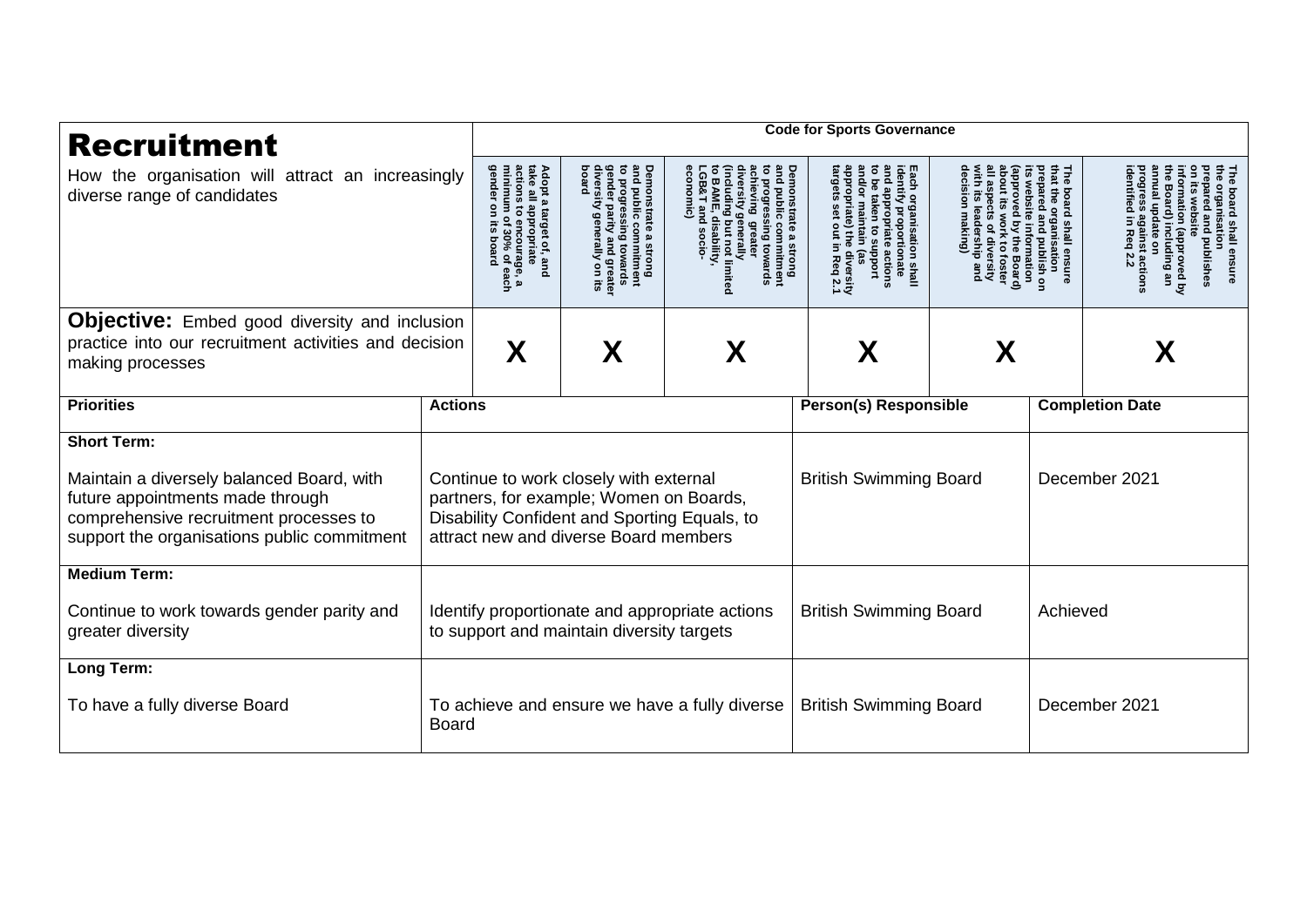| <b>Engagement</b><br>Ensuring that your organisation's commitment to<br>diversity is communicated through internal practices<br>and externally      |                                                         | <b>Code for Sports Governance</b>                                                                                          |                                                                                                                                             |                                                                                                                                                                                                 |                                                                                                                                                                                                                                      |                                                                                                                                                                 |                                   |                                                                                                                                                                                          |  |  |
|-----------------------------------------------------------------------------------------------------------------------------------------------------|---------------------------------------------------------|----------------------------------------------------------------------------------------------------------------------------|---------------------------------------------------------------------------------------------------------------------------------------------|-------------------------------------------------------------------------------------------------------------------------------------------------------------------------------------------------|--------------------------------------------------------------------------------------------------------------------------------------------------------------------------------------------------------------------------------------|-----------------------------------------------------------------------------------------------------------------------------------------------------------------|-----------------------------------|------------------------------------------------------------------------------------------------------------------------------------------------------------------------------------------|--|--|
|                                                                                                                                                     |                                                         | Adopt a target of, and<br>take all appropriate<br>actions to encourage, a<br>minimum of 30% of each<br>gender on its board | Demonstrate a strong<br>and public commitment<br>to progressing towards<br>gender parity and greater<br>diversity generally on its<br>board | <b>Includin</b><br>conomic<br><b>GB&amp;T</b><br><b>ivers</b><br>hieving<br>ublic<br>gress<br>gen<br>but not limited<br><b>areate</b><br>ate a strong<br>: commitment<br>sing towards<br>erally | appropriate)<br>targets set o<br><b>Demonstrate</b><br>and/or maintain (as<br>and appropri<br>Each organisation shall<br>identify proportionate<br>ō<br>taken<br>$\vec{c}$<br>late<br>puoddns<br>, diversity<br>n Req 2.1<br>actions | The board shall ensure<br>that the organisation<br>repared<br>website<br>proved<br>ē.<br>and<br>ą<br>of di<br>₿<br>publish on<br>ormation<br>\$<br><b>Board</b> |                                   | organisation<br>board shall ensure<br>mation<br>website<br>8<br>and publishes<br>on (approved by<br>) including an<br>stricteding an<br>Req<br>ie on<br>inst actions<br>$\overline{2.2}$ |  |  |
| Objective:                                                                                                                                          |                                                         |                                                                                                                            |                                                                                                                                             |                                                                                                                                                                                                 | X                                                                                                                                                                                                                                    |                                                                                                                                                                 |                                   | X                                                                                                                                                                                        |  |  |
| <b>Priorities</b>                                                                                                                                   | <b>Actions</b>                                          |                                                                                                                            |                                                                                                                                             |                                                                                                                                                                                                 | <b>Person(s) Responsible</b>                                                                                                                                                                                                         |                                                                                                                                                                 | <b>Completion Date</b>            |                                                                                                                                                                                          |  |  |
| <b>Short Term:</b><br>Publish an update on the progress of the<br><b>Equality Action Plan</b>                                                       |                                                         | for focus/improvement                                                                                                      | the previous year to better understand areas                                                                                                | Compare the latest Equality Survey results with                                                                                                                                                 | CEO and Board (support<br>from HR)                                                                                                                                                                                                   |                                                                                                                                                                 | December 2018                     |                                                                                                                                                                                          |  |  |
| <b>Medium Term:</b><br>Demonstrate how we are progressing areas<br>outlined in the public commitment statement                                      | Implement areas outlined in the Equality Action<br>Plan |                                                                                                                            |                                                                                                                                             |                                                                                                                                                                                                 | CEO and Board (support<br>from HR)                                                                                                                                                                                                   |                                                                                                                                                                 | Achieving-continual<br>monitoring |                                                                                                                                                                                          |  |  |
| Long Term:<br>Ensure fully embedded continuous progress<br>in delivering our public commitment through<br>the Board and the organisation as a whole |                                                         |                                                                                                                            | Ensure there is a 2018 (and each year<br>thereafter) Equality Survey and Action Plan                                                        | CEO, Board and HR                                                                                                                                                                               |                                                                                                                                                                                                                                      |                                                                                                                                                                 | Achieving-continual<br>monitoring |                                                                                                                                                                                          |  |  |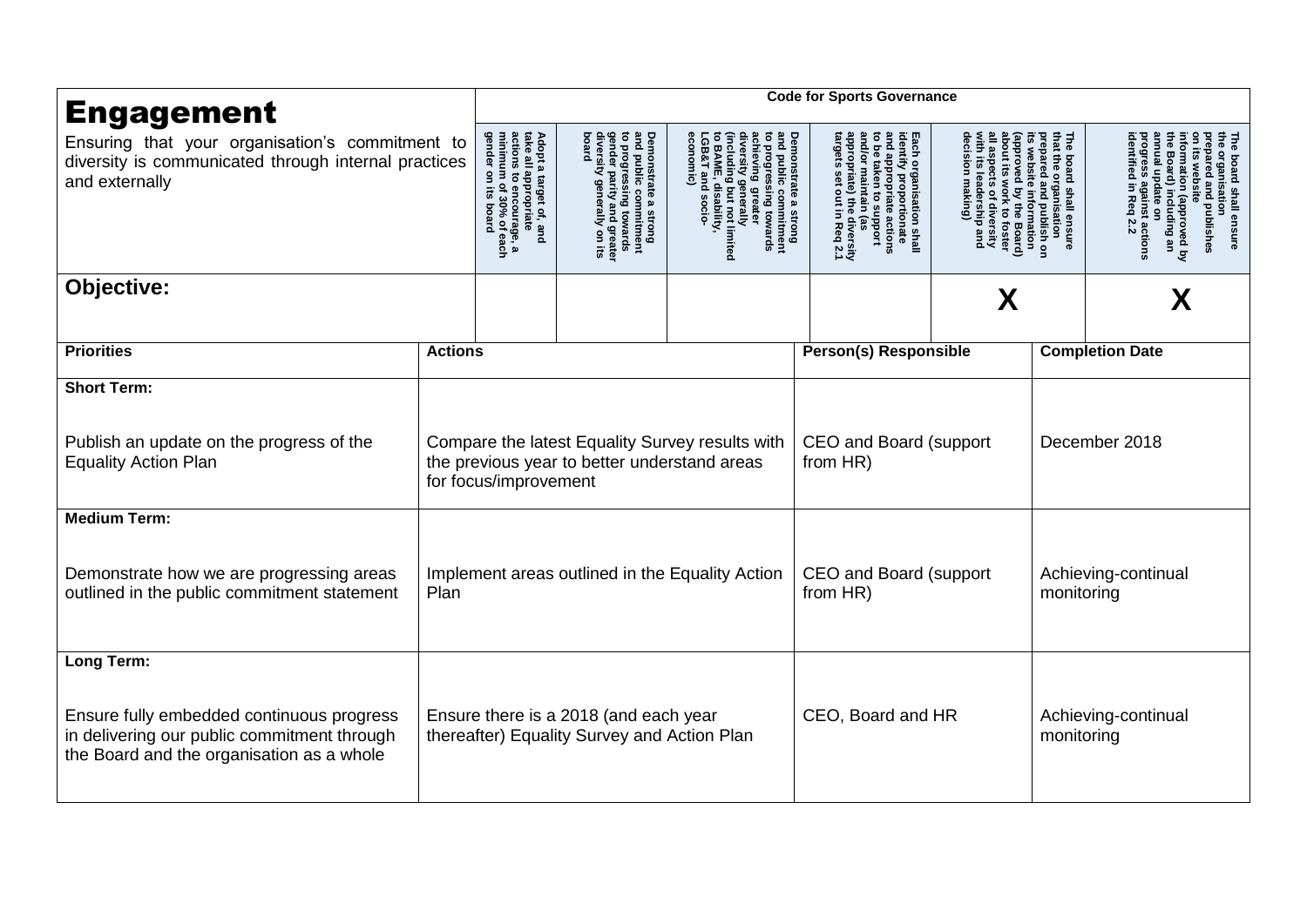| <b>Progressing talent from</b>                                                                                                       |                                                                                                                                                                                                                                     | <b>Code for Sports Governance</b>                                                                                                      |                                                                                                                                                                                                                      |                                                                                                           |                                                                                                                                                            |                                                                             |               |                                                                                       |  |  |
|--------------------------------------------------------------------------------------------------------------------------------------|-------------------------------------------------------------------------------------------------------------------------------------------------------------------------------------------------------------------------------------|----------------------------------------------------------------------------------------------------------------------------------------|----------------------------------------------------------------------------------------------------------------------------------------------------------------------------------------------------------------------|-----------------------------------------------------------------------------------------------------------|------------------------------------------------------------------------------------------------------------------------------------------------------------|-----------------------------------------------------------------------------|---------------|---------------------------------------------------------------------------------------|--|--|
| Within<br>A focus on developing a strong internal pipeline of<br>diverse talent to populate decision making and other<br>structures. |                                                                                                                                                                                                                                     | Adopt a target of, and<br>take all appropriate<br>actions to encourage, a<br>minimum of 30% of each<br>genaer<br>$\mathbf{S}$<br>poard | to prog<br>gender<br>diversity<br>board<br>Demonstrate a strong<br>and public commitment<br>to progressing towards<br>gender parity and greate<br>gen<br>commitment<br>era<br>l greatel<br>y on its<br>$\frac{9}{2}$ | vers<br>public<br>ing greate<br>န္စ<br>commitmen<br>Lowa<br><b>GS</b>                                     | Demonstrate a<br>ach organisation shall<br>oudde<br>proportionate<br>propriate actions<br>$\vec{0}$<br>proddins<br><b>Strong</b><br>diversity<br>n Req 2.1 | board shall<br>publish or<br>sation<br>៊<br>mation<br>ensure<br><b>Soar</b> |               | board shall ensure<br>isation<br>publishes<br>approved by<br>cluding an<br>st actions |  |  |
| Objective:                                                                                                                           | X                                                                                                                                                                                                                                   | X                                                                                                                                      | X                                                                                                                                                                                                                    | X                                                                                                         | X                                                                                                                                                          |                                                                             |               |                                                                                       |  |  |
| <b>Priorities</b>                                                                                                                    | <b>Actions</b>                                                                                                                                                                                                                      |                                                                                                                                        |                                                                                                                                                                                                                      |                                                                                                           | <b>Person(s) Responsible</b>                                                                                                                               |                                                                             |               | <b>Completion Date</b>                                                                |  |  |
| <b>Short Term:</b>                                                                                                                   |                                                                                                                                                                                                                                     |                                                                                                                                        |                                                                                                                                                                                                                      |                                                                                                           |                                                                                                                                                            |                                                                             |               |                                                                                       |  |  |
| Ensure succession plans for all Board<br>members are in place                                                                        | the organisation                                                                                                                                                                                                                    |                                                                                                                                        | Survey action plan to give individuals the                                                                                                                                                                           | Advertise and progress ideas outlined in the Staff<br>knowledge, skills and experience to progress within | Senior Management/Board                                                                                                                                    |                                                                             |               | Achieved                                                                              |  |  |
| <b>Medium Term:</b>                                                                                                                  |                                                                                                                                                                                                                                     |                                                                                                                                        |                                                                                                                                                                                                                      |                                                                                                           |                                                                                                                                                            |                                                                             |               |                                                                                       |  |  |
| Ensure the organisation has a fully diverse<br>Senior Management Team/Board                                                          | Senior Management/Board<br>Maintain a diverse Board and ensure existing<br>employees within the organisation are provided<br>with the opportunity to obtain the skills, knowledge<br>and experience to progress to senior positions |                                                                                                                                        |                                                                                                                                                                                                                      |                                                                                                           |                                                                                                                                                            |                                                                             | December 2021 |                                                                                       |  |  |
| Long Term:                                                                                                                           |                                                                                                                                                                                                                                     |                                                                                                                                        |                                                                                                                                                                                                                      |                                                                                                           |                                                                                                                                                            |                                                                             |               |                                                                                       |  |  |
| To be an employer of choice and to ensure the<br>organisation has strong, developed inclusive<br>progression pathways                | Ensure actions are effectively implemented, are<br>working effectively and that success stories are<br>promoted                                                                                                                     |                                                                                                                                        |                                                                                                                                                                                                                      |                                                                                                           | Senior Management/Board                                                                                                                                    |                                                                             |               | December 2021                                                                         |  |  |